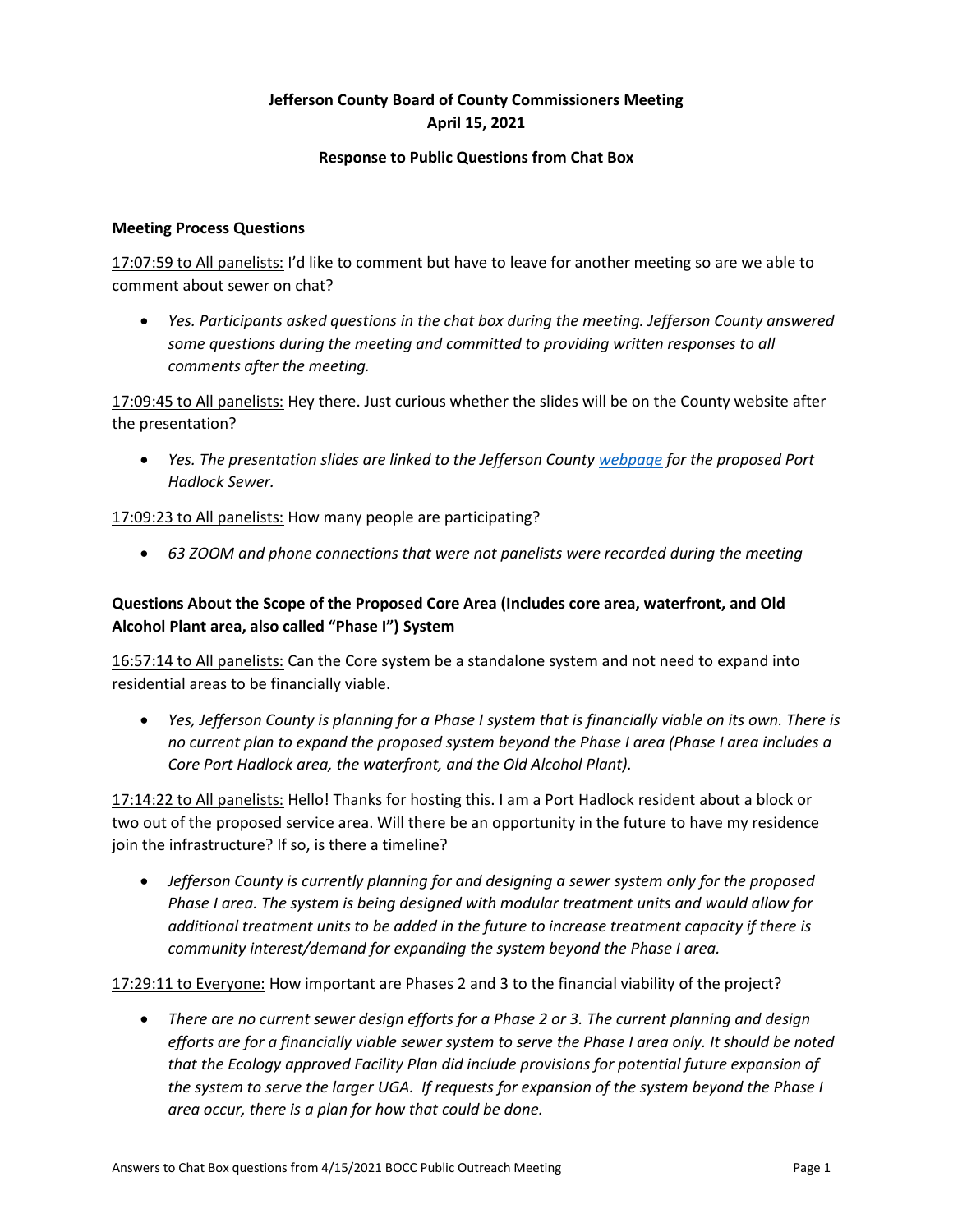17:30:40 to Everyone: How soon will people with property within 200 feet of the sewer lines be expected to hook up if they are outside of the LID boundary, but inside the UGA?

• *It is anticipated that a Sewer Ordinance (developed next year with public involvement and input) will govern how the wastewater system will be managed, including provisions related to hooking up to the system. There will be no requirement for properties outside of the Phase I boundary to connect initially. Future sewer line extensions beyond the Phase I boundary may occur if desired by those property owners at which time connection policies would apply. Timing of future extensions is unknown.*

17:30:43 to All panelists: You show a boundary for a Phase I area and say it is not set in stone...If it is so fluid, when will we know if the boundary begins to look like a farm animal? And, if so, which one (or a combination of two).

• *The Phase I boundary has been created to include primarily the Urban-Commercial zoning and some High-Density Residential Zoning where there has been the most interest in sewer service. Adjustments to this boundary are still possible based on input from property owners. This Phase I boundary, or something closely resembling it, has existed since at least the 2008 Sewer Facility Plan.*

17:32:17 to Everyone: You articulate phases after Phase I in your planning documents. They are much larger costs in the \$50 million range and involve the residential areas. Now I am told that you don't really intend to build out these phases past Phase I. What is the truth?

• *While the 2021 [Port Hadlock UGA Sewer Facility Plan](https://www.co.jefferson.wa.us/DocumentCenter/View/12022/2021-Final-Sewer-Facility-Plan-Update) Update discusses how wastewater facilities could ultimately be made available for the entire Port Hadlock UGA, the County is currently planning for Phase 1 wastewater facilities to serve only a "Core Area" along Ness' Corner Road and Chimacum Road, the Port Hadlock waterfront, and the Old Alcohol Plant. The estimated cost to provide a sewer system to serve the Phase 1 service area is \$24 million. Expansion of the system beyond the Phase I area would rely on property owners or developers within those areas requesting an expansion of the system into their neighborhood/area, and entailing substantial analysis of the costs, likely obtaining grants/appropriations, and conducting an extensive public process before any expansion decision would be made.*

17:32:22 to All panelists: People who are not within the Phase 1 sewer area - will they be assessed for the sewer system that is installed during that phase?

• *The owners of property not within the Phase I area will not pay connection charges, operation and maintenance costs, assessments, and/or other fees because they will not be receiving wastewater services.* 

17:41:18 to All panelists: It's hard to tell from the map where the location of the treatment plant will be. Is it near Shold's?

• *The property for the treatment plant is located between Ness's Corner Road and Lopeman Road. It is northwest of Shold's Landscape Products. The wastewater reuse area would be located south of Lopeman Road west of Shold Excavating. See the map on page 4 of th[e March 2021](https://www.co.jefferson.wa.us/DocumentCenter/View/11575/Port-Hadlock-Sewer-Project-March-2021-Newsletter)  [Newsletter.](https://www.co.jefferson.wa.us/DocumentCenter/View/11575/Port-Hadlock-Sewer-Project-March-2021-Newsletter) These properties were purchased in 2011 for constructing the wastewater treatment plant and rapid infiltration site.*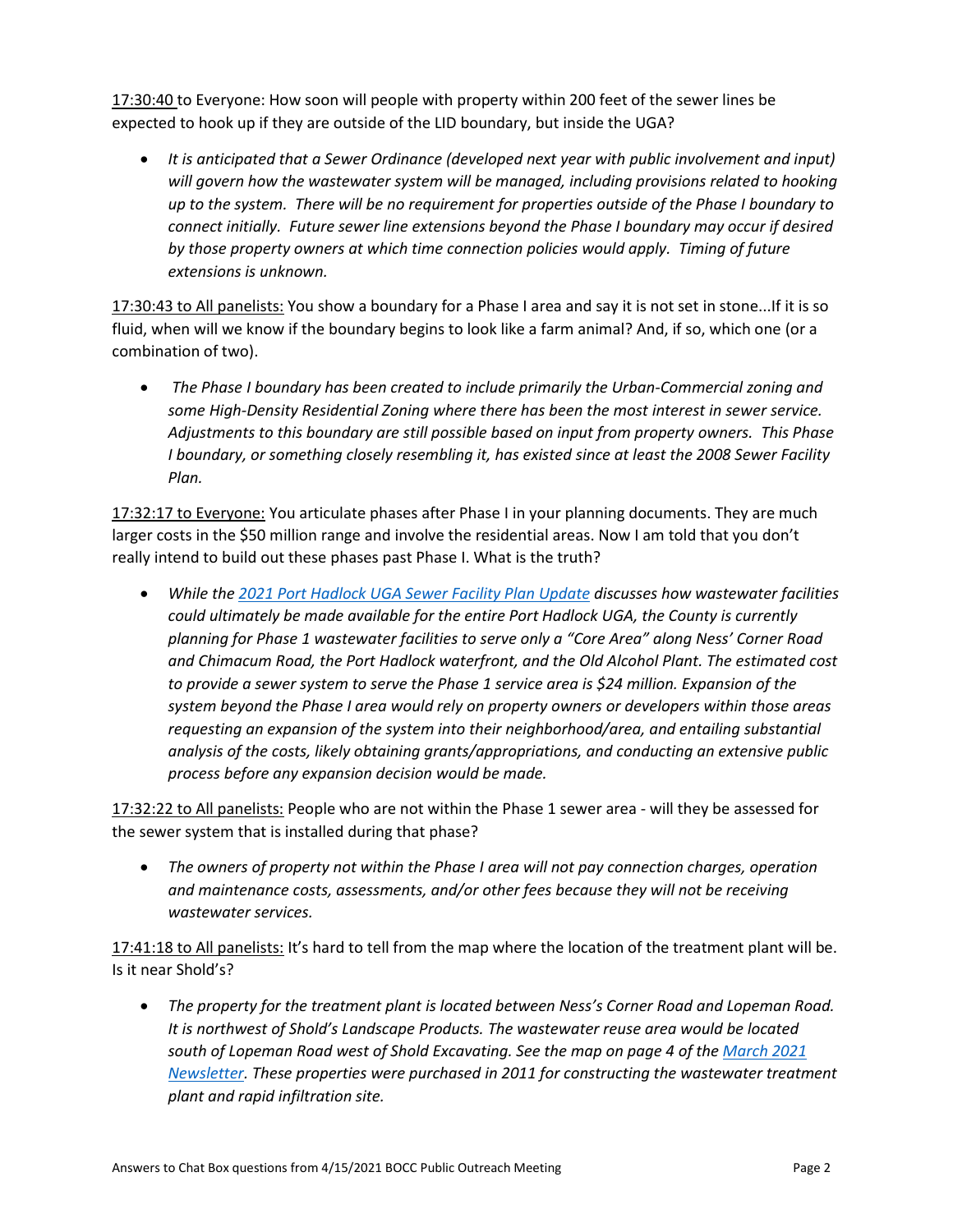17:46:17 to All panelists: What is the capacity of Phase 1 treatment system, and can developer extensions be made outside of the Phase 1 geography?

• *The initial capacity of the Phase 1 treatment system is 446 ERU's (One ERU is about 4000 gallons per month). Developer sewer extensions outside the Phase I area, but only within the Urban Growth Boundary, could be allowed dependent on existing wastewater system capacity. Analysis would be necessary to determine capacity for additional flows.* 

18:02:20 to All panelists: Craig Durgan, chair of the Sewer Working Group, recently stated that he did not "need" the sewer - he just wants his property rezoned. Why doesn't the county negotiate a solution with Craig that does not involve the whole community being saddled with this huge project?

• *Sewer in the Phase I area is required under the Growth Management Act (GMA) to "unlock" urban zoning for many property owners including Mr. Durgan. In 2018, a group of property owners including Mr. Durgan petitioned the County to look for lower cost alternatives for sewer in the Port Hadlock Phase I area. The County understands that many of the petitioning property owners are interested in sewer in part because of the zoning changes and development opportunities that would result.* 

18:15:49 to All panelists: Why does the Phase 1 area look like a gerrymandered voting district. I must say I'm very suspicious of this

• *This boundary, or something closely resembling it, has existed since at least the 2008 Sewer Facility Plan. It follows the underlying urban zoning, primarily commercial zoning. The Phase I boundary includes many property owners who expressed interest in a sewer system, and it is part of an Urban Growth Area where urban services, including sewer, are necessary in order for urban levels of zoning to be enacted.*

18:16:25 to All panelists: So, it's kind of up to the owners as to when or if they hook up in the next phases? But, mentioning Carlsborg, you just said we might have to hook up without our consent "by ordinance of the County Commissioners?"

• *In the Phase I area, a Sewer Ordinance will be the ultimate authority on who and when someone would be required to connect to the system within the Phase I area. That document will be developed with a public involvement and input process. For Port Hadlock Urban Growth areas outside the Phase I area, it is expected that extensions of the wastewater system would only happen with active involvement and participation of the property owners, and or developers, from that specific area of the UGA.* 

18:18:38 to All panelists: In your reports there is language about who will be "required" to hook into the sewer system beyond the Phase I Area. New buildings or failing septic systems were mentioned as reasons to require someone to hook up. Now you say that the Phase I is a stand-alone project. What are we to believe? Which is it? Will you force hook ups beyond the Phase I Area or not?

• *There are no current plans to require hookups outside of the Phase I area. The sewer technology would allow for expansion if there was demand from the property owners and the necessary funding. It would not be reasonable to expect a property owner who is, for example, 1,000 feet away from the Phase I boundary to pay to extend sewer to their property just because they are constructing a new building. This will be addressed in the creation of a sewer ordinance which is scheduled to be developed next year.*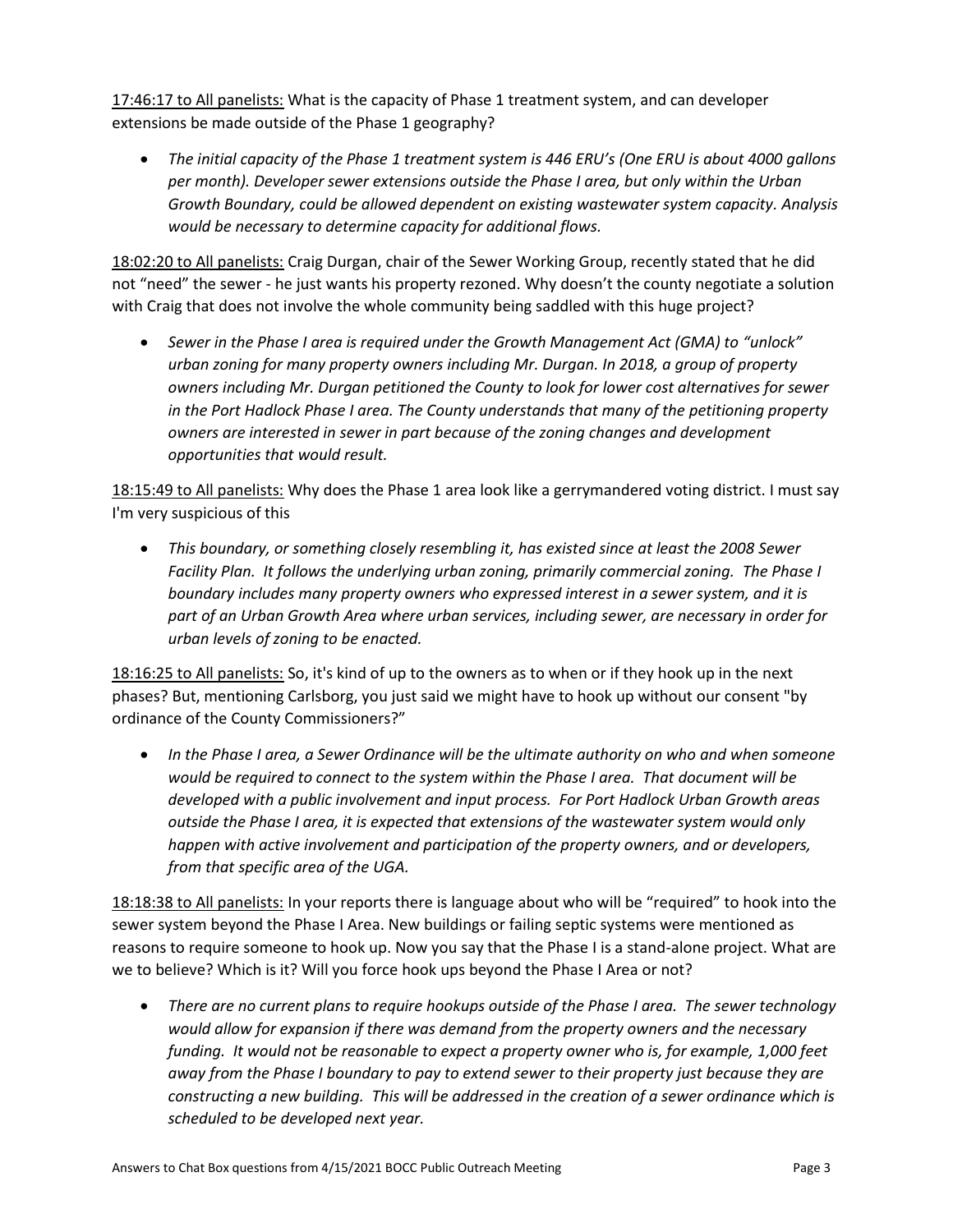18:20:27 to All panelists: Why are the ERU costs higher in Phase 2 and 3? As high as \$52,000.

• *The Facility Plan does not discuss connection costs by geographic phases. It presents three scenarios which are called "Core", "UGA-1", and "UGA-2". These scenarios use different assumed development growth rates to establish planning level estimates for connection costs in the initial sewer area with various levels of grant support (or no grant support). The \$52,000 ERU cost mentioned in the question is a datapoint that represents a total cost to connect (including side sewers) with no grant support under the UGA-1 growth scenario. Since the project recently received \$21.5 million in grants from the State, this "no grant" option is not applicable.* 

18:05:14 to All panelists: If a LID fails in the Phase I Area would the county consider developing the green belt into a beautiful nature preserve that is currently targeted for a sewer treatment plant.

• *The property was purchased with wastewater funds in 2011 for that purpose. If the sewer system does not move forward, many decisions would be needed as to what happens with this property. The sewer treatment plant will occupy a very small footprint on this large property. Currently, there are no plans for what to do with the unused portion of the property, although it will likely be kept in its current forested state. There are conceptual plans to potentially create a non-motorized trail through the property that would lead from the Public Library to Lopeman Road and connect with the Rick Tollefson Trail and HJ Carroll Park.*

#### **Questions About Costs and Requirements to Connect**

17:46:10 to All panelists: If you are a homeowner in the Phase 1 area and just recently paid for a new septic system, or have had a new one put in before the end of the aforementioned life expectancy of the septic system, will you require these homeowners to connect before the 30-year life expectancy?

• *No decision has been made for when different property owner situations, such as those with new septic systems, would be required to connect. Importantly, a Sewer Ordinance will be necessary for moving forward with a wastewater system. This effort, which will include public involvement and input, will determine when property owners within the Phase I area have to connect while considering different individual circumstances.*

17:46:58 to All panelists: What is the estimated total cost to the customer for their onsite equipment.

• *On-site cost estimates will be further refined once the system design is complete in 2021, as will confirmation of who will pay for the on-site tank and grinder pump. It is possible that some of this equipment could be paid for with grants that the County recently acquired.*

17:55:40 to All panelists: Commissioner Dean stated that she intended to get the hook up costs down to \$20,000 for individual homeowners. Community members think \$8000 might be more possible. Will you move forward with this sewer if the costs come in at the \$20,000 level?

• *The County is dedicated to maximizing grants and appropriations in order to make connection costs as low as possible. Ultimately, the Phase I property owners will be involved in the decision of what is affordable. With the recent appropriation of \$20.175 million from the State + \$1.422M for design, it is likely that hook up costs will be lower than \$20,000.*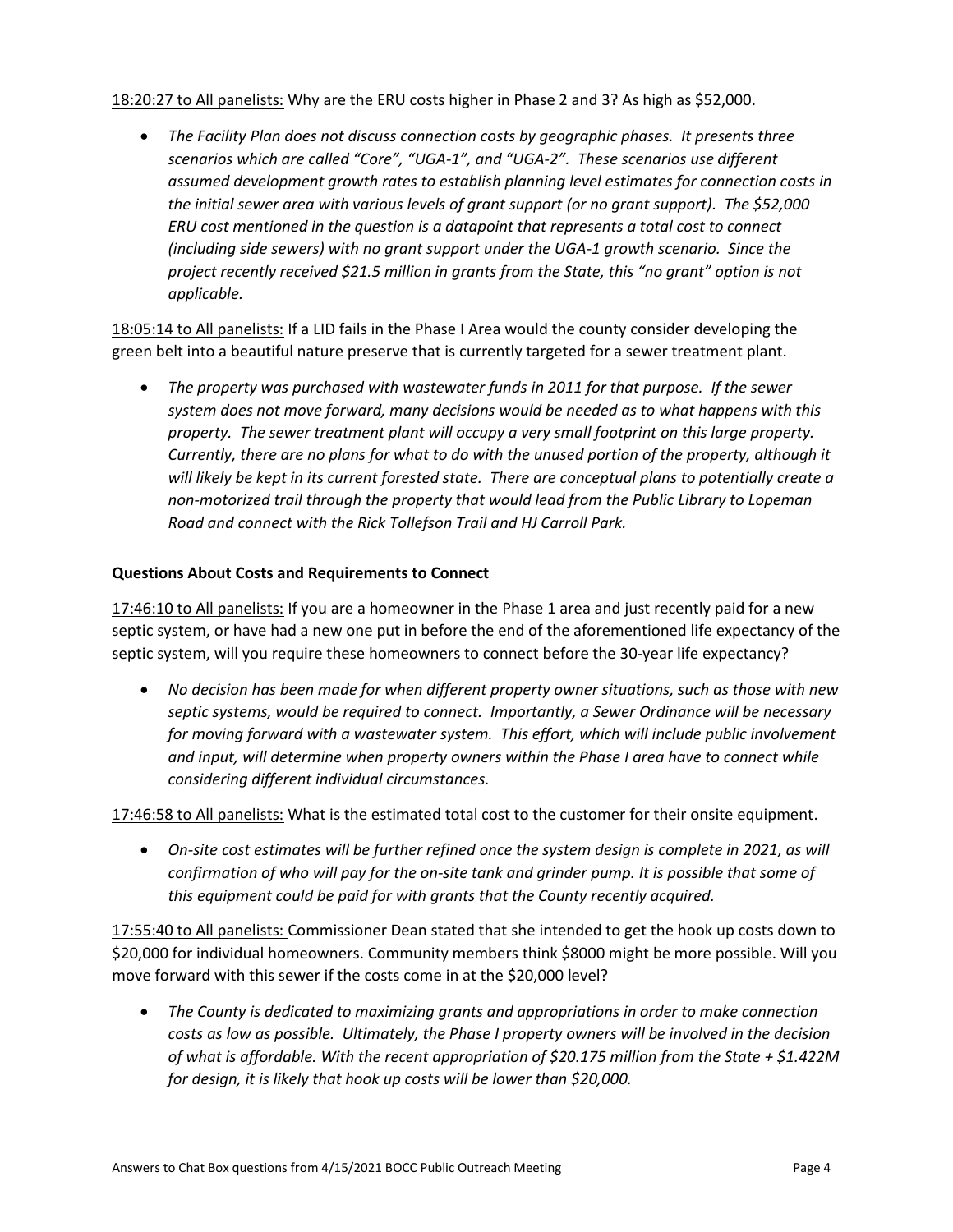18:19:24 to All panelists: How will you pay for the sewer system if your hook up estimates in the Phase I Area come in lower than expected?

• *The County is seeking grant funding and a state appropriation for construction of the project that should lower connection costs and therefore be an incentive for property owners to connect to the system. The County will continue to evaluate the costs and share this with the Phase I property owners as the number of final connections comes into focus. There are many sources of grants that the County is currently investigating that have not yet been tapped. Additional funding support is likely available for this project.*

18:26:12 to All panelists: What is the County doing to obtain grant funds that are available thru the proposed Federal Infrastructure legislation?

• *The County is working closely with Representative Steve Tharinger, U.S. Congressman Derek Kilmer, and U.S. Senators Murray and Cantwell to explore every opportunity for state and federal funding for the project. Also, the final design is in process now with the intent to have this project "shovel ready" when and if infrastructure funds become available. The recent allocation of \$20.175 million (Which happened after the April 15th public meeting) is a big step in paying for a majority of the capital costs of the project, and the County continues to look for additional funding beyond that amount.*

### **Decision Making and Community Engagement Questions**

17:13:28 to Everyone: In the Sewer Working Group's meeting minutes it states that the Wastewater Working Group is an informal group and NOT an official Citizen's Advisory Committee which would require the involvement of the County Commission but then this group moved on to ADVISE the County. Why has the county bypassed regular advisory group channels and portrayed this small exclusive group of people as representative stakeholders for the entire community of Port Hadlock?

• *The Sewer Work Group (SWG) was formed as an informal group of property owners or representatives of property owners within the initially proposed Phase I area. Their recommendations and input are not binding and at this point are providing input to County staff on approaches and ideas as how it would be best to move forward with wastewater system planning for the Phase I wastewater system. It is not an exclusive group - it is open to all property owners within the Phase I area, both those in favor of the project and those who have questions or might not be in favor.* 

17:43:07 to All panelists: If there needs to be a population that wants the sewer, why not have a vote now? I have asked commissioners in the past to have one, but no response.

• *Growth Management Act implementation in Jefferson County occurred 20 years ago and entailed extensive public involvement. A community decision was made establishing the Port Hadlock area as an Urban Growth Area (UGA). UGA's are required to have urban infrastructure if the zoning is to allow urban levels of density, and one of those services is a wastewater system. The County is working closely with Phase I property owners on how a sewer system should be implemented, and each and every property owner within Phase I will therefore be actively involved.*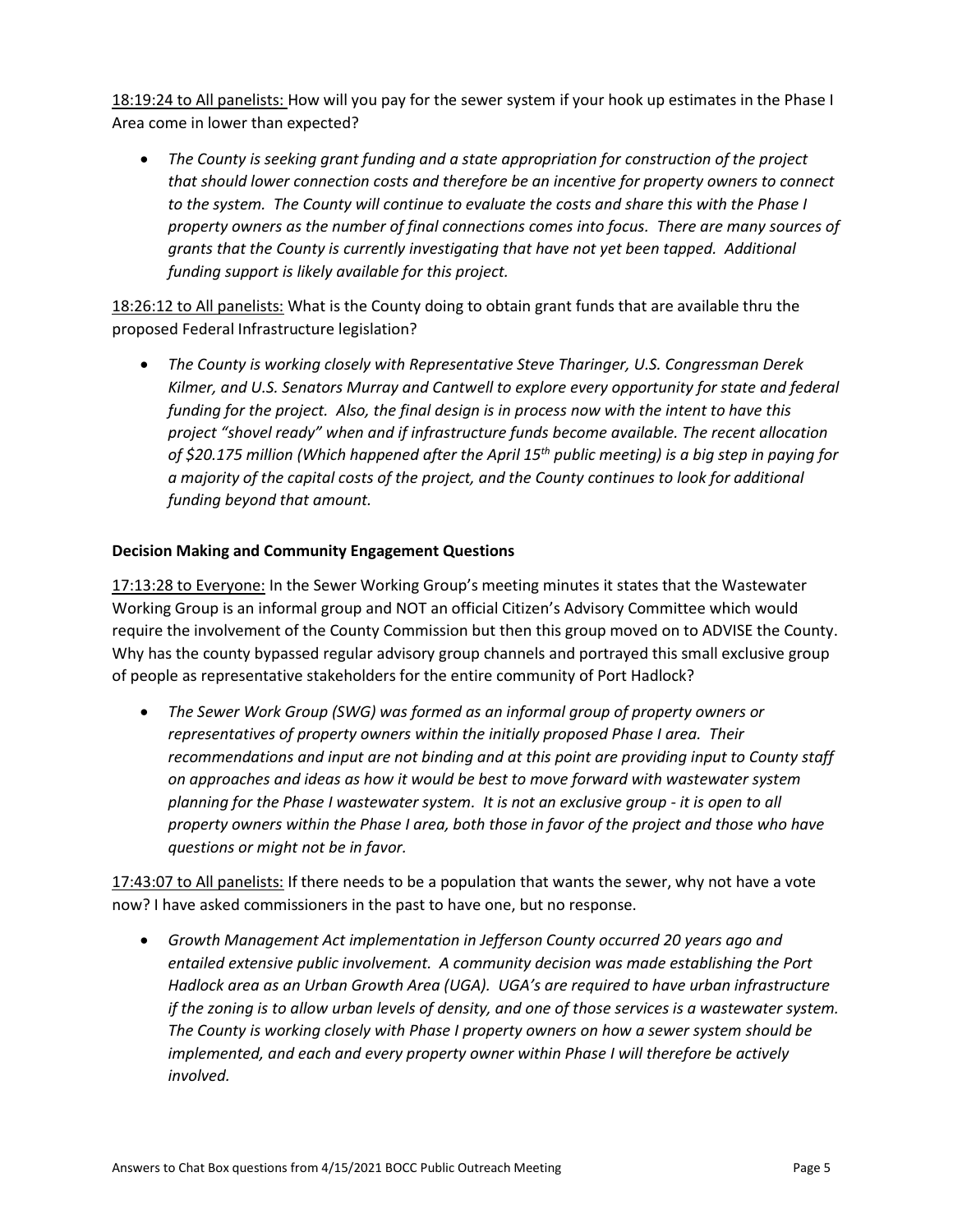17:45:33 to All panelists: Does the QFC corporation support the sewer system? Would the QFC be able to expand their store and parking lot if the sewer is implemented?

• *Jefferson County cannot speak for the owner of the QFC property, or QFC the Corporation, regarding their support for the sewer. QFC is currently using a septic system and is required to reserve property for a drain field, septic tanks, and reserve drain field. If QFC were to connect to sewer, the property reserve requirements would be lifted and QFC or the property owner could expand the uses. The urban zoning with a sewer system would allow QFC to expand if desired.* 

18:03:22 to All panelists: Would it help you get grants if local residents contacted certain agencies to express their support?

• *Property owners within Phase I have offered support for the sewer with potential grant agencies.*

17:51:26 to All panelists: The OlyCap South Seven low-income housing project is within the Phase I sewer area. A substantial portion of the site is septic drain field area and reserve area. This project could expand significantly if sewer service is provided. Does OlyCap support the sewer?

• *OlyCap indicated during the meeting that it supports the sewer system for the Phase I area, and Jefferson County's Habitat for Humanity came out in support of the wastewater system and mentioned that with sewer they could substantially increase the number of homes they build.* 

18:15:03, and 18:23:00 to All panelists: When will the residents and landowners in the entire UGA be given the right to vote on this sewer proposal?

• *A UGA-wide vote is not required because only Phase I area is being directly impacted with the sewer system. The County will continue to work with those property owners, and they are providing their input about how to move forward. Also, the decision to pursue a sewer system was made when the Port Hadlock area was designated as an Urban Growth Area nearly 20 years ago.*

#### **Urban Growth Area Questions**

17:20:30 to Everyone*:* As I'm learning about this issue, I observe that the 1990 GMA says Hadlock should be an urban area. I also observe that Jefferson County's vision is to ensure rural qualities / environmental sustainability. I do not see anything in the discussions about the sewer about what the vision is for Hadlock as part of the GMA. What's the vision for Hadlock as it relates to all the things an upgraded sewer system would accommodate? – i.e. transportation, walkability, community social and economic assets…

• *An urban level of zoning is in place that would be enacted for Phase I when sewer in Phase I is completed. The Jefferson County Comprehensive Plan contains details on what the urban zoning would be in different parts of the Phase I area and performance standards for that development. The Comprehensive Plan includes a Transportation Element for the UGA. There are ongoing efforts to address walkability. The Rick Tollefson Trail was created several years ago, for example. In 2021, the Cedar Avenue sidewalk project will be constructed. Sidewalks were added to Chimacum Road and parts of Irondale Road in the 1990s along with a stormwater system.*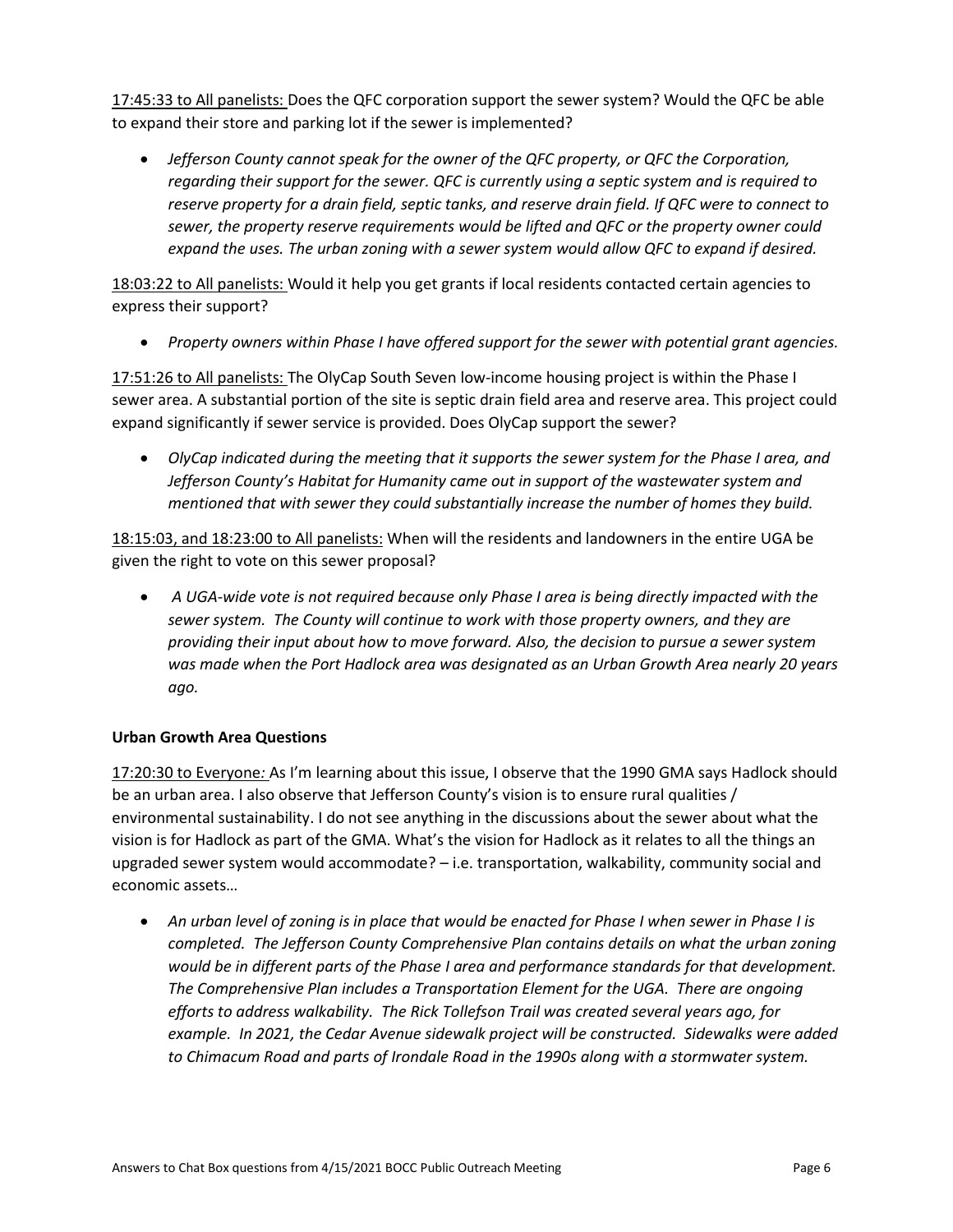17:21:37 to All panelists: You seem to be saying that we can't get urban levels of development unless there is a UGA and a sewer, but what if there is insufficient demand for urban density?

• *Under GMA, urban levels of development are not allowed outside of UGAs, which require a sewer. The Jefferson County Comprehensive Plan indicates the need for the Port Hadlock UGA based on population projections.*

17:25:46 to Everyone: Will the creation of a sewer and wastewater treatment plant warrant the incorporation of Hadlock into an urban area? What might that mean or imply with respect to decision making around this issue - and implementing a vision for Hadlock/Irondale as a community?

• *In 2002, Jefferson County designated the Port Hadlock/Irondale area as an Urban Growth Area (UGA) because it was already "characterized by urban growth" (RCW 36.70A.110(1)); however, there is no requirement nor are there any plans for Port Hadlock to incorporate as its own city.* 

17:26:04 to Everyone: Population projections for Port Hadlock have been overstated repeatedly. What makes you think you know now what they will be?

• *The Sewer Facility Plan examined several growth scenarios including a Phase I stand-alone system that grows modestly at 1.78% per year.*

# 17:26:25 to Everyone: Is not Port Hadlock already a UGA?

• *In 2002, Jefferson County designated the Port Hadlock/Irondale area an UGA. This designation was informed by a community engagement process. The UGA zoning cannot be "turned on" until sewer is available but the UGA currently exists.*

17:27:11 to Everyone: From what I can tell it's designated as an UGA that's unincorporated - hence why the County is driving this (and not, say, the "city of port hadlock")

• *Correct. In 2002, Jefferson County designated the Port Hadlock/Irondale area an UGA because it was already "characterized by urban growth" (RCW 36.70A.110(1)). Port Hadlock is not an incorporated municipality like the City of Port Townsend.* 

17:27:55 to Everyone: Will this urban growth turn Port Hadlock into an "anywhere USA"? Will we be overrun with big box stores, and fast food joints? How will we avoid becoming another Sequim?

• *Development will be guided by the adopted urban zoning when sewer is constructed and by the performance standards of the Comprehensive Plan. The population of Clallam County is more than double that of Jefferson County which creates different market forces in Sequim than in Port Hadlock.*

18:10:57 to All panelists: Increased commercial activity in Port Hadlock would increase traffic running past Chimacum Creek Elementary and the Chimacum School District. What plans do you have to address this?

• *The Jefferson County Comprehensive Plan addresses the transportation urban level of service and capital improvements related to transportation. Also, the Cedar Avenue sidewalk project, set to be constructed in 2021, includes an improved crossing facility for SR-116 at this location.*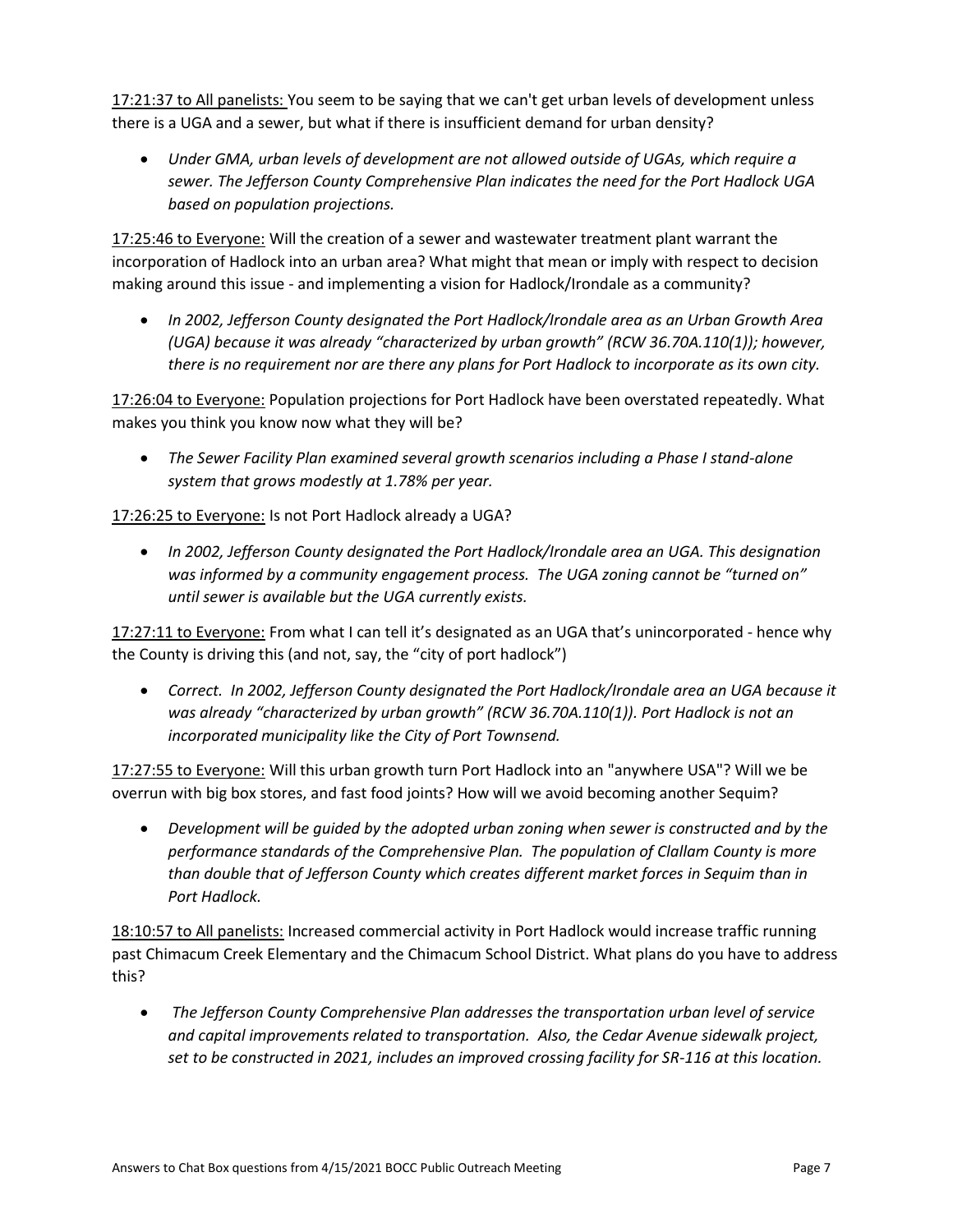### **Local Improvement Districts**

17:26:02 to Everyone: Can people remain off the sewer system and not face Local Improvement District (LID) assessments?

• *The [2021 Port Hadlock UGA Sewer Facility Plan Update](https://www.co.jefferson.wa.us/DocumentCenter/View/12022/2021-Final-Sewer-Facility-Plan-Update) assumes that a LID could be formed to help finance the project. If a LID is formed, assessments would be made on each property within the Phase I area only. LID assessments are typically a percentage of the net-benefit or netincrease in property value that would result from sewer construction and availability. LID assessments can typically be spread over 15 to 20 years. Because of recent funding made available from the State of Washington, the need for a LID is becoming less likely.*

18:09:14 to All panelists: The county has included properties they own within the LID boundary. When a LID poll is taken does the county intend to vote for the LID as landowners? This appears to be a gerrymandered boundary in which landowners, including the county, have handpicked properties based on whether they support the LID (or removed from the boundary if they were against a LID). This creates a skewed perception of the level of support in the community for a sewer.

- *If a LID is needed and County properties are included, then, as required by State law, the County as a property owner will weigh in as a property owner within the Phase I area. By State law, LID formation does not require a vote; rather there is a process outlined for protest.*
- *This boundary, or something closely resembling it, has existed since the 2008 Sewer Facility Plan*  was created. It was always intended to sewer this area first since it encompasses the primarily *commercial core of the UGA where the most benefit is gained from UGA zoning. Many property owners within Phase I expressed support for being part of the area. As part of the Port Hadlock UGA, they have the right to ask the County to look at wastewater system provision as a required urban service. The County itself is interested in having sewer service for its properties and therefore is included within the Phase I boundary. The County and other public agencies will pay the same fees to connect and use sewer as any other user.*

18:23:19 to All panelists: The "opt out" is designed to make it impossible for the community to respond in protest. We are asking you to prove the support level for any LID proposal by taking a formal poll of all the landowners.

• *State law is very prescriptive on LID formation and only requires an opt out provision.*

#### **Septic System Questions**

17:54:32 to All panelists: What would happen to all the septic systems within Phase 1? Would they be dismantled and if so, who is responsible for that cost?

• *Once Phase I area property owners connect, there would be no need for their existing septic systems, and their septic systems would be required to be disconnected, likely by pumping the septic tanks and filling them with a material like sand or removing them. The property owner would be responsible for costs associated with retiring or dismantling the septic system; however, the property owner would gain usable area on their property in exchange for this modest cost.*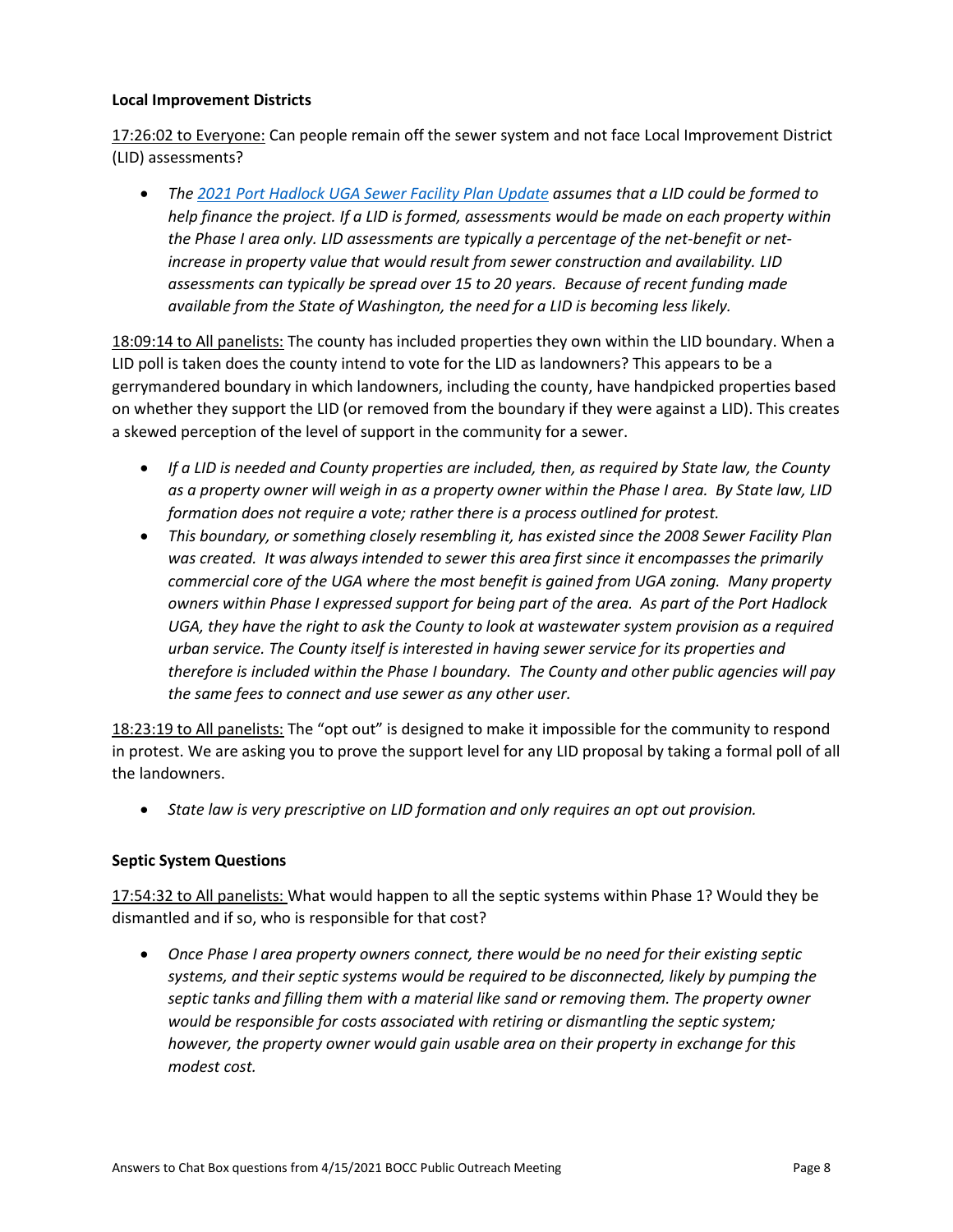18:15:07 to All panelists: How do you define a "failing septic system" when most people have secondary drain fields? I am told by septic experts that after 7 years the first drain field can be used again successfully.

• *The Jefferson County Public Health Department manages septic systems and would be involved in declaring such systems as failed, but certainly sewer back-ups or sewage above ground are indicators of failed systems.* 

### **Pressurized Sewer and Grinder Pumps**

17:36:27 to Everyone: How much does it cost to replace a grinder and/or pump at the individual homes since these are planned to be the responsibility of the individual homeowners?

• *On-site systems including grinder pumps are typically considered part of the wastewater infrastructure and maintenance and upkeep is generally provided by the wastewater authority and paid for by utility patrons through monthly Operation and Maintenance (O&M) fees. Specific costs will be developed as part of the final design efforts that are presently underway.*

17:36:51 to All panelists: Who will have to pay for the purchase, operation and maintenance of these grinders and pumps?

• *The 2021 Facility Plan assumes that property owners will purchase and pay the cost of installing the on-site system including grinder pumps, though it is likely that the tanks and grinder pumps, which are integral to the pressure sewer system, will be considered part of the sewer system as a whole, and therefore eligible for construction grants and appropriations. On-site costs for connecting to the tank/grinder pump system will vary from property to property.*

17:37:58 to All panelists: So, the sewer system will probably be buried under the street. So the grinder will have to be in the front yard of each residence? Who is going to maintain the grinder? Who is going to be inspecting that?

• *The plan is that each property will have a small tank and grinder pump, and that the wastewater system operator will operate, maintain, and inspect these on-site sewer system components.*

17:38:42 to Everyone: Tetra Tech warns that this pressurized system will end up costing more in the long-run than if you constructed a gravity system from the start. It seems that in the drive to create a low cost beginning to this project you have sacrificed quality for the entire community - which it appears that you intend to force into hooking into the system over a 20-year period.

• *Table 5-2 of the 2021 Sewer Facility Plan by Tetra Tech indicates that over a 20-year timeframe the life-cycle costs of the pressurized system are expected to be significantly lower than for a gravity system. This is why the pressurized system was chosen. The pros/cons of three different options including gravity, pressurized, and STEP are discussed in Table 5-3. Please note that the 20-year timeframe used for this analysis does not mean the system only lasts for 20 years. It is just the timeframe over which the analysis applies.*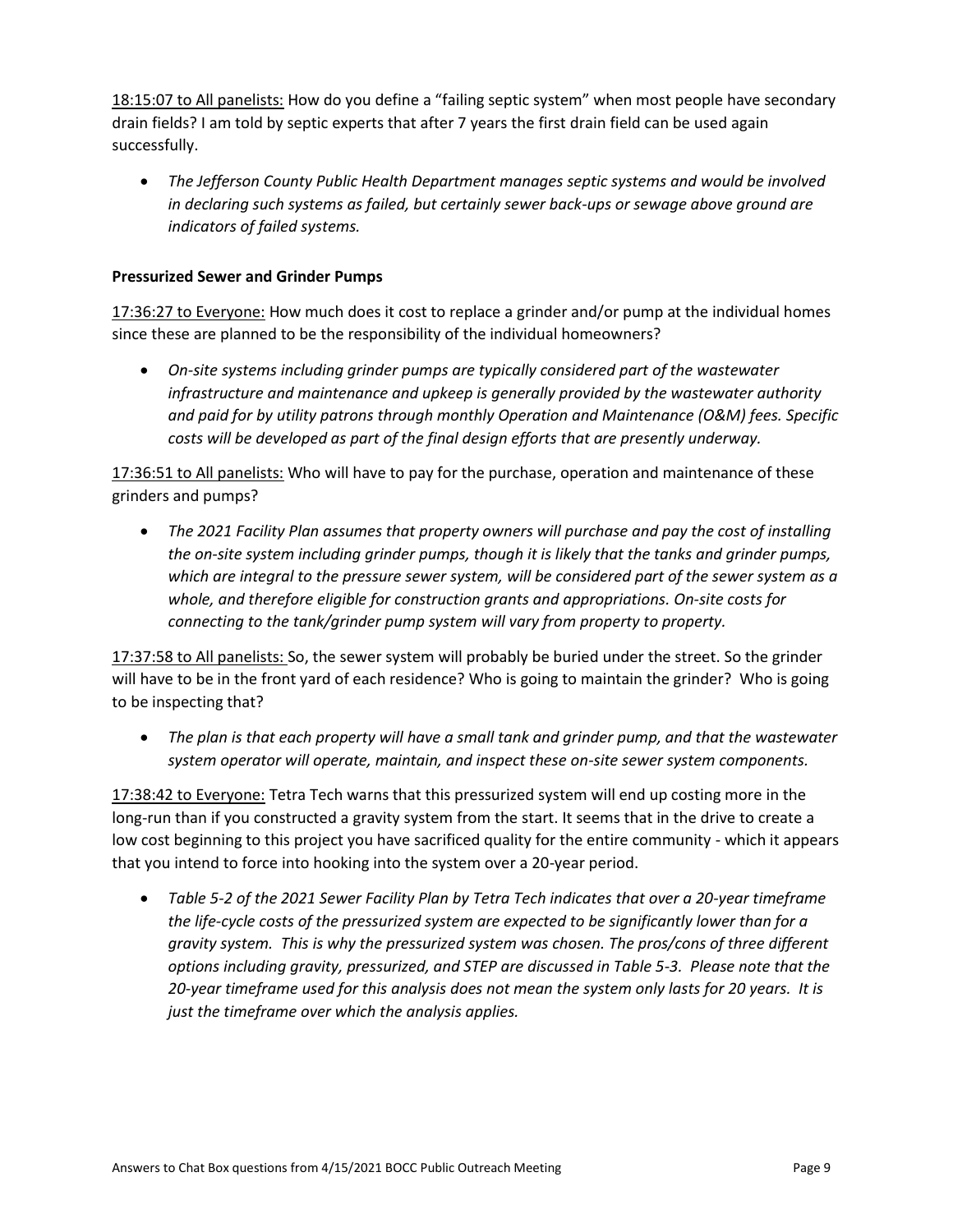17:38:49 to All panelists: How would a multiplicity of pumps be shut off in the situation where the pressure pipe begins to leak?

• *Repairs to pressure sewer pipe can generally be completed quickly, just like for gravity sewer systems, especially since pressure systems are only installed about 4 feet to 6 feet below ground* rather than at the greater depths typical of gravity sewers. Modern sewer line materials and *installation standards have resulted in much more resilient systems than the sewers systems of old.*

17:39:06 to All panelists: What capacity is being built into the system to handle power outages that could cause disruption to pumps and pressure systems?

• *Storage in the on-site tankage is available, and property owners would be encouraged to lower water use for the short-term. Also, generators would be available to operate the grinder pumps in emergency situations. Generators sold at most home improvement stores are also able to power the typical grinder pump.*

17:39:18 to Everyone: Tetra Tech says that the pressure system will only last 20 years and then have to be replaced. This contradicts what you just said.

• *The Sewer Facility Plan uses a 20-year life cycle cost which is a method of looking at total costs of the system over a 20-year period. This is a common engineering time-frame, but it does not mean the sewer system will only last that long. The life span of the system is expected to be equivalent to that of any modern sewer system with regular maintenance and upkeep. PVC and HDPE pipes can last 100 years or more. According to the Health Department, the typical useful lifespan of a septic system is 30 years.*

## **Water Quality and Quantity**

17:40:21 to All panelists: If the Class A water is so great, why doesn't the Dept of Ecology let you discharge it into a marine area rather than Chimacum Creek recharging? What will happen when it spills into the creek?

- *Reuse of Class A reclaimed water from treatment systems is supported and encouraged by the Department of Ecology. The 1997 [Water Reclamation and Reuse Standards](https://apps.ecology.wa.gov/publications/documents/97023.pdf) published jointly by the Washington Departments of Health and Ecology list four basic classes of reclaimed water quality with Class A reclaimed water as the highest quality. More information can be found here: <https://ecology.wa.gov/Water-Shorelines/Water-quality/Reclaimed-water>*
- *From the Facility Plan, "A marine outfall serving the proposed Port Hadlock sewer system would necessarily be adjacent to existing harvestable shellfish beds, prohibited in Section III(3) of the "Interagency Permit Streamlining Document, Shellfish and Domestic Wastewater Discharge Outfall Projects," Dated October 10, 1995 unless there are no other reasonable, feasible, or practical siting alternatives."*
- *A certain amount of storage is built into the system, and Ecology requires treatment systems to have duplicate treatment trains so if one part of the treatment system isn't working, the redundant part can handle the flows and provide treatment. See section 3.2.8 Standards for Water Reclamation in the 2021 Port Hadlock UGA Sewer Facility Plan Update document as well.*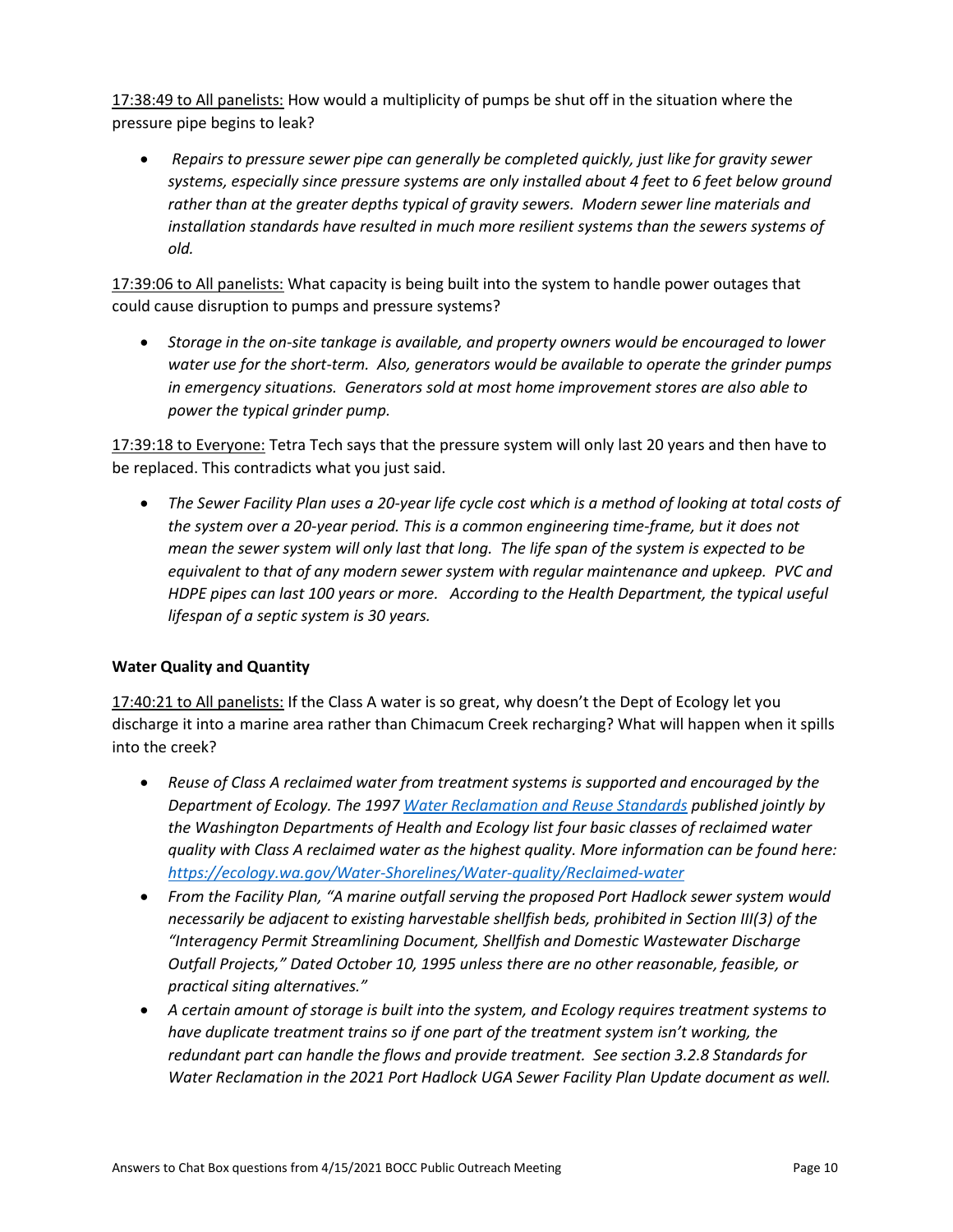17:44:35 to All panelists: Chimacum Creek "easily passed" standards from the WA Dept of Ecology.

• According to the Jefferson County Public Health Department, Chimacum Creek has "frequently *failed the Washington State 2-part bacteria standard (<10% of samples > 100colony forming units /100 ml) since 2007.*

17:45:42 to All panelists: The biggest polluters of Puget Sound are large sewer treatment facilities. Why should we add to that problem with another sewer treatment facility?

- *The largest source of toxic chemicals comes from surface water runoff according to the Department of Ecology: [https://ecology.wa.gov/Water-Shorelines/Puget-Sound/Issues](https://ecology.wa.gov/Water-Shorelines/Puget-Sound/Issues-problems/Toxic-chemicals)[problems/Toxic-chemicals](https://ecology.wa.gov/Water-Shorelines/Puget-Sound/Issues-problems/Toxic-chemicals)*
- *Sources for excess nutrients, according to the Department of Ecology, include improperly applied fertilizer, septic systems, poor livestock management, and improperly functioning wastewater treatment plants. Source[: https://ecology.wa.gov/Water-Shorelines/Puget-Sound/Helping-](https://ecology.wa.gov/Water-Shorelines/Puget-Sound/Helping-Puget-Sound/Reducing-Puget-Sound-nutrients)[Puget-Sound/Reducing-Puget-Sound-nutrients](https://ecology.wa.gov/Water-Shorelines/Puget-Sound/Helping-Puget-Sound/Reducing-Puget-Sound-nutrients)*
- *Some large, older wastewater facilities have significant stormwater inflow/infiltration concerns or even stormwater connections which make flows difficult to manage during severe storms. This was acceptable at the time they were constructed but is no longer. These treatment plants are undergoing retrofits and upgrades to address this issue. Also, there are many Puget Sound Treatment Systems that have excellent performance records, for instance the City of Port Townsend's system. The system planned for Port Hadlock is the latest, most advanced type of treatment encouraged by Ecology and will not have stormwater infiltration problems.*
- *Improving wastewater infrastructure to address water quality problems has been identified as a priority in the Hood Canal Action Areas by Puget Sound Partnership, the state agency responsible for Puget Sound ecosystem recovery. Replacing septic systems could help protect harvestable shellfish beds that are negatively impacted by failing septic systems in the Hood Canal watershed.*

17:49:09 to All panelists: Where is the scientific evidence of what you call "fecal coliform" coming from septic systems in the creek? Can you cite any studies? Can you pinpoint any septics in particular that are "failing" in the sense that it causes bacteria etc to leak into the creek? How does this risk compare to the much greater risk when your sewage is concentrated in one big mess?

• *Jefferson County Public Health, has said "a high density of septic systems is a problem in the watershed and a solution could be centralized wastewater services. Additionally, reclaimed water from the Port Hadlock Wastewater Facilities will recharge Chimacum Creek during periods of low water flow to support habitat and salmon." Ecology encourages such reuse of Class A quality effluent from wastewater treatment systems such as being designed for Port Hadlock.*

## 17:59:14 to All panelists: Tetra Tech warned that the aquifer could be depleted. Why?

*We were unable to find this statement in any Tetra Tech document related to the Port Hadlock Sewer. The P.U.D. #1 has indicated that there is adequate water supply available for the UGA. When the UGA was created in 2002, water supply was not identified as a constraint.*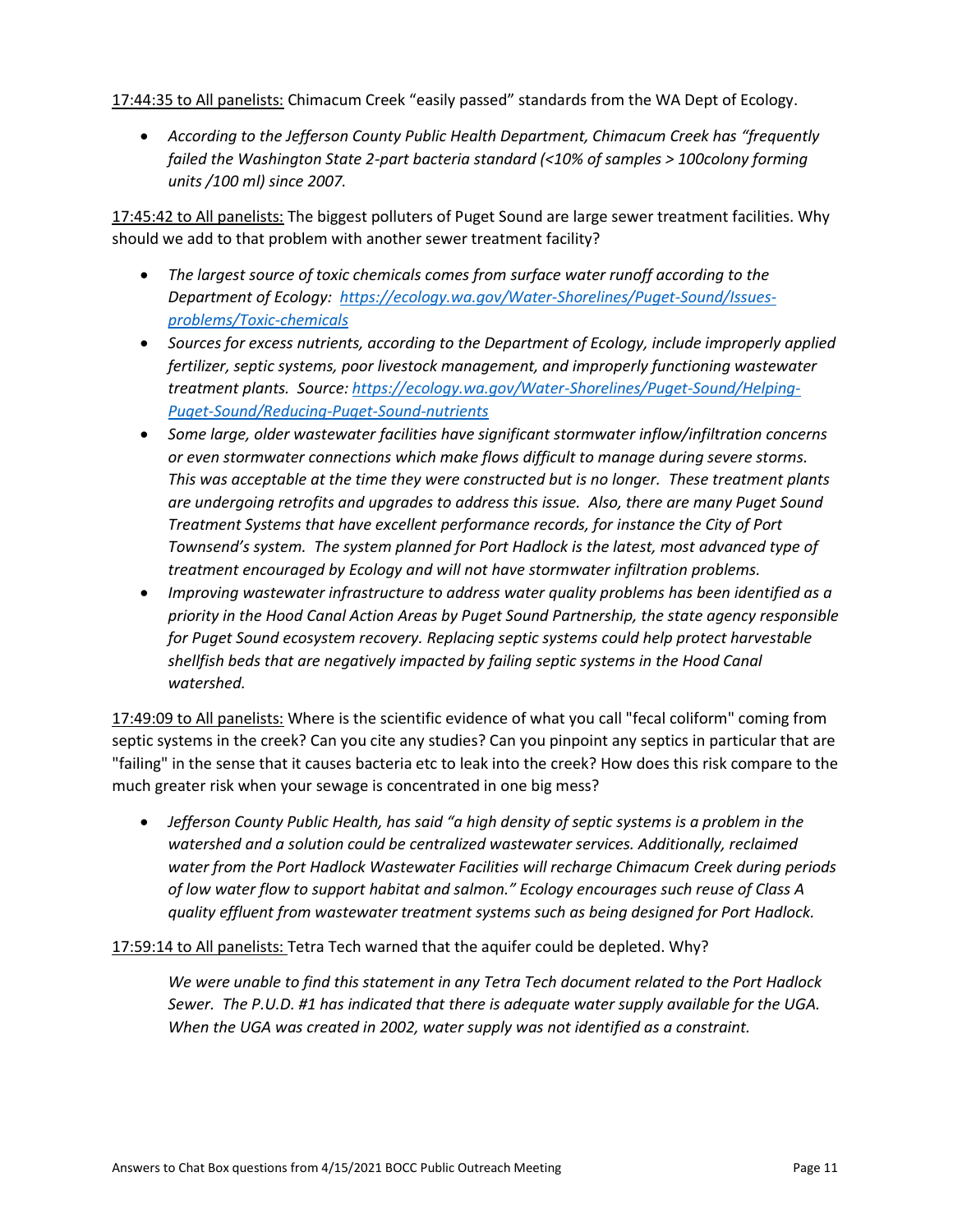17:35:13 to Everyone: Phase I could bring high water-use commercial activities to Port Hadlock and deplete the aquifer that provides drinking water to the community. Tetra Tech warned on this in their reports. What is the backup plan for drinking water if the aquifer is depleted?

• *See response above*.

## **Housing and Economic Development Questions**

17:27:43 to All panelists: Affordable housing is a big need in our County. The sewer would help, wouldn't it?

• *Wastewater facilities and resulting zoning changes will enable multi-family housing development, including affordable/low-income housing, that is currently limited by septic systems under the Growth Management Act.*

17:41:31 to All panelists: Will the owner of a mobile home park zoned multifamily be able to throw out his renters and replace the trailer spaces with apartment buildings?

• *The County cannot speak for the mobile home park owner or their plans if the mobile home park receives sewer service. Many of the providers of affordable/low income housing have testified that the sewer is necessary in order for them to develop more such housing.*

17:41:56 to All panelists: If a sewer is constructed can the owner of the manufactured home area east of the library remove the almost 100 homes there to build high density apartments there? If this happens it could create more homelessness problems here if these people can't relocate their homes. If they then abandon the homes we would have a solid waste problem on our hands.

• *See response above*.

17:52:50 to All panelists: Port Hadlock is the embodiment of affordable housing, but once the property values go up with a sewer, then add hook up charges, monthly sewer fees and the costs of electricity and maintenance or even replacement of pumps and grinder we will drive people out of their homes. Does the county intend to foreclose on those who cannot afford all these costs?

• *The County is interested in making the sewer as affordable for property owners in the Phase I area as possible. The only area that is considered for sewer right now is the Phase I area, a relatively small area of the whole UGA which consists of mostly commercial zoning. Many of the agencies involved with housing are in support of this project.* 

18:12:50 to All panelists: Will the owner of the mobile home park zoned multifamily be able to throw out his renters and replace the trailer spaces with apartment buildings?

• *See response above*.

## 18:14:51 to All panelists: Yes, we support it

18:16:12 to All panelists: Olycap is building successfully in Port Townsend where there is already a sewer system. I understand that Habitat is building in Port Hadlock right now and they were recently given permits for septic systems there.

• *Both organizations are on record for showing support for a sewer system and want more information on costs. They are able to develop successfully in Port Townsend because there is a sewer. A sewer in Port Hadlock will have similar benefits.*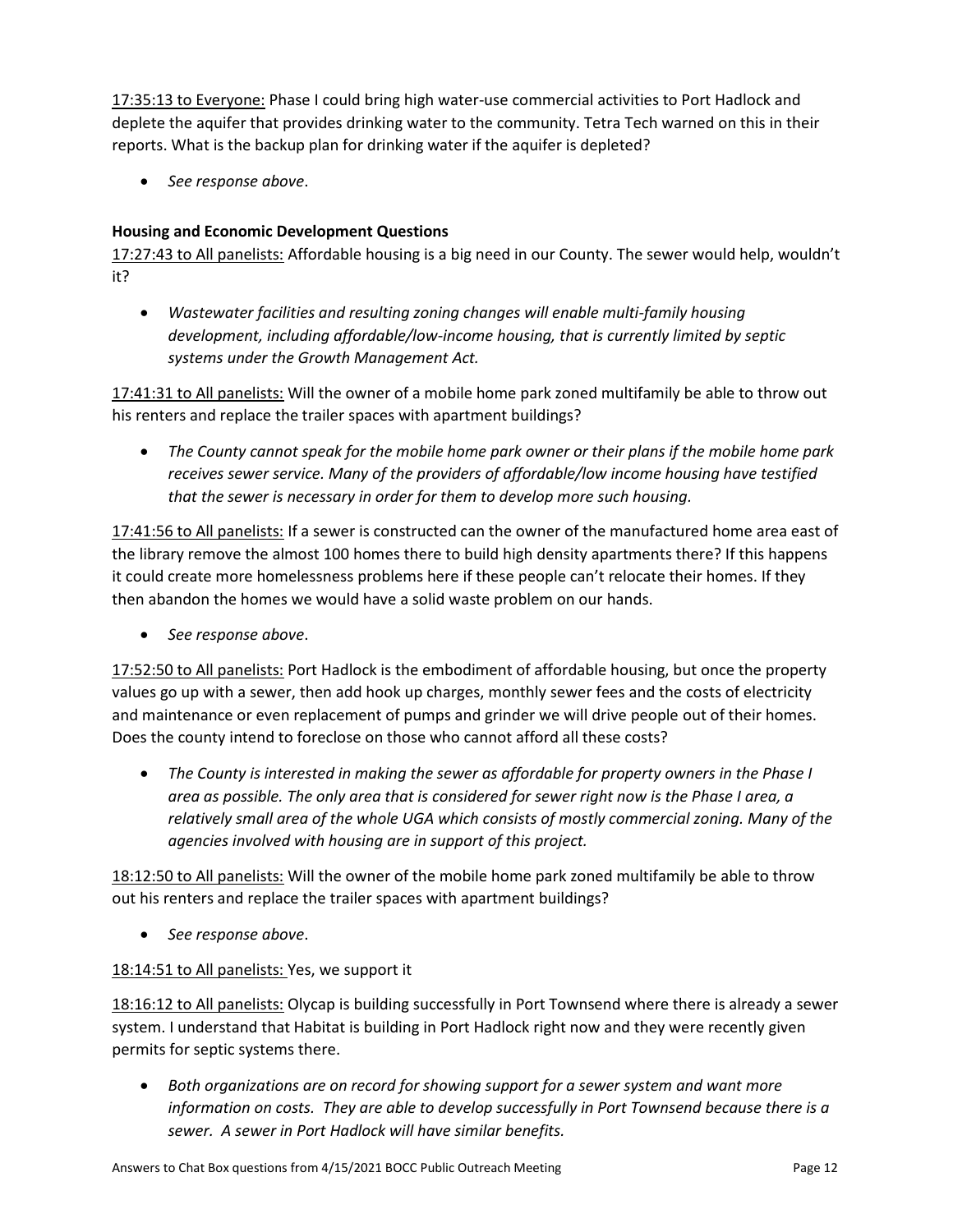18:41:07 to All panelists: You speak about "jobs" but there are no guarantees that anyone will come here and provide them. How many local jobs will be bought with this big price tag of the sewer plant, and its operation and maintenance?

• *Wastewater facilities will result in commercial and light industrial up-zoning changes in the Port Hadlock area which will allow options for businesses to grow and expand, create more job opportunities, and improve economic opportunities across the County. The County has heard from local employers that it is a challenge to keep local workforces including essential workers because affordable housing/multi-family housing is limited in Jefferson County.* 

### **Composting Toilets**

17:31:08 to Everyone: Appreciating that composting toilets are now allowed assuming there is on-site septic for greywater, what is the threshold where ERUs using composting in the next 20 years makes the wastewater treatment plant financially unviable?

• *Most composting toilet provisions focus on rural, dispersed development, not areas that are urban in nature or with an urban level of density. It is not envisioned that composting toilets will become the norm in such urban areas nor that composting toilets could serve commercial or institutional establishments.*

### **General Comments**

17:13:36 to All panelists: I just wanted to say that I've been a resident of Port Hadlock for over thirty years and I think that the sewer is very important for our community. It's also better for health and environment.

17:16:26 to All panelists: I think low income people should get a subsidy or fee waiver to address questions of equity.

17:23:39 to All panelists: Thanks for your work commissioners and committee

17:31:41 to All panelists: You say we're not included in this as it's only phase 1. However, we are included in phase 1, as once it starts it will require our participation for later phases.

• *Later phases of the system will include totally separate discussions and involvement of those property owners within other areas of the UGA and include separate funding efforts.* 

17:36:44 to Everyone: As far as I can tell it was the owners of the large undeveloped areas in the Phase 1 that are pushing for a sewer. None of my neighbors have ever expressed a desire to have sewers.

• *Property owners in Phase I included owners of vacant property, but also owners who have existing structures and businesses.*